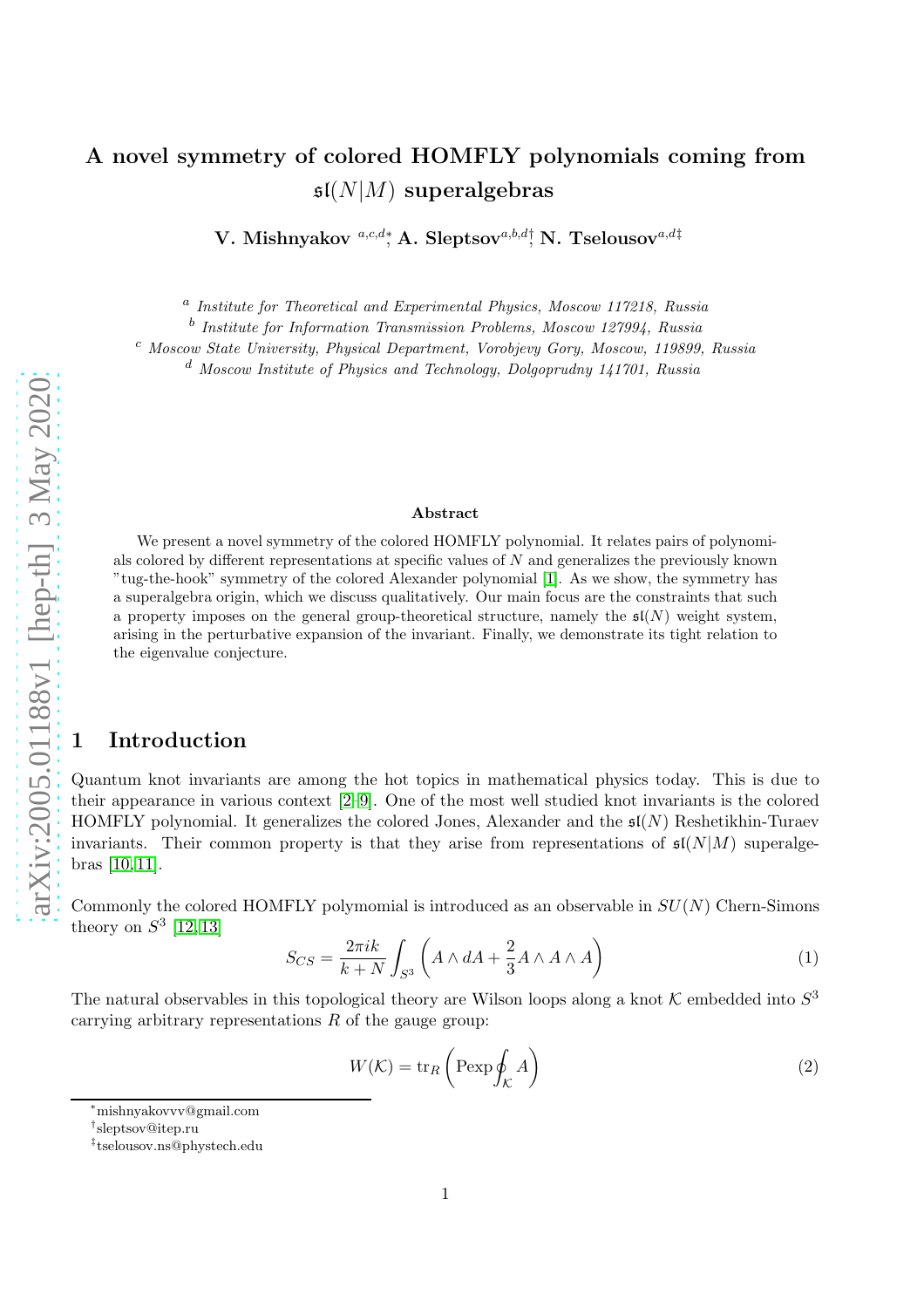The HOMFLY polynomial is the expectation value of a Wilson loop:

$$
H_R^{\mathcal{K}}(q, a) = \langle W(\mathcal{K}) \rangle \tag{3}
$$

It appears to be a function of two variables, which are expressed in terms of CS theory parameters:

$$
q = e^{\hbar}, \quad a = e^{N\hbar}, \quad \hbar = \frac{2\pi ik}{k+N} \tag{4}
$$

The parameter  $\hbar$  plays the role of the loop expansion parameter in the path integral.

This value of the Wilson loop is not in fact a polynomial, but it contains a simple rational factor, which is the value of the Wilson loop of the unknot. Hence to obtain proper polynomials one should normalize the HOMFLY invariant by its value on the unknot:

<span id="page-1-0"></span>
$$
\mathcal{H}_R^{\mathcal{K}}(q,a) = \frac{H_R^{\mathcal{K}}(q,a)}{H_R^{\bigcirc}(q,a)}.\tag{5}
$$

There are two "parameters" in the definition above: the knot itself and the representation. This paper is focused on the representation dependence of the HOMFLY polynomial.

The representation  $R$  is given by the corresponding Young diagram:

$$
R = [R_1, R_2, \dots R_n]
$$
\n<sup>(6)</sup>

Note, that a choice of any N restricts the set of *physical* Young diagrams. Where by physical we mean those, for which colored Wilson loops can be defined. These have to have  $n \leq N$ , i.e less than N rows to specify a representation of  $SU(N)$ . However, the normalized HOMFLY polynomial has a proper limit for larger diagrams with  $n > N$ (see sec[.4\)](#page-7-0). Therefore we will consider arbitrary Young diagrams for all N.

Several interesting properties of the colored HOMFLY polynomial are known. Let us list some of them:

· Rank-level duality of Chern-Simons theory [\[14–](#page-11-5)[16\]](#page-11-6) also called mirror symmetry provides the following relation [\[17\]](#page-11-7):

$$
\mathcal{H}_R^{\mathcal{K}}(q,a) = \mathcal{H}_{R^T}^K(q^{-1},a)
$$
\n<sup>(7)</sup>

where  $R^T$  is the representation obtained by transposing the Young diagram:

$$
R = \boxed{\qquad \qquad } \longleftrightarrow \boxed{\qquad \qquad } = R^T. \tag{8}
$$

 $\cdot$  One can take specific limits in the variables q and a. The t'Hooft planar limit means scaling :

$$
\hbar \to 0, \ N \to \infty, \ N\hbar \text{ - fixed} \tag{9}
$$

which corresponds to setting  $q = 1$ . The emerging so called special polynomials have a remarkable property [\[18–](#page-11-8)[21\]](#page-11-9)

$$
\sigma_R^{\mathcal{K}}(a) = \mathcal{H}_R^{\mathcal{K}}(q=1, a)
$$

$$
\sigma_R^{\mathcal{K}}(a) = \left(\sigma_{[1]}^{\mathcal{K}}(a)\right)^{|R|} \tag{10}
$$

 $\cdot$  The dual limit  $a = 1$  or  $N = 0$  giving the colored Alexander polynomial exhibits a similar property [\[19,](#page-11-10) [21,](#page-11-9) [22\]](#page-11-11):

$$
\mathcal{A}_R(q) = \mathcal{A}_{[1]}(q^{|R|}), \text{ when } R = [r, 1^L]
$$
\n
$$
(11)
$$

We are going to discuss **a new property of this kind**. Sections 2 and 3 are devoted to presenting the property and giving qualitative justification for its validity. In section 4 the connection to the eigenvalue conjecture is exposed. Mainly we demonstrate how to validate this symmetry under the assumption that the eigenvalue conjecture holds. The case of  $N = 0$ , i.e.  $a = 1$  which has already been well studied [\[1\]](#page-10-0) will serve as our main example of some calculations.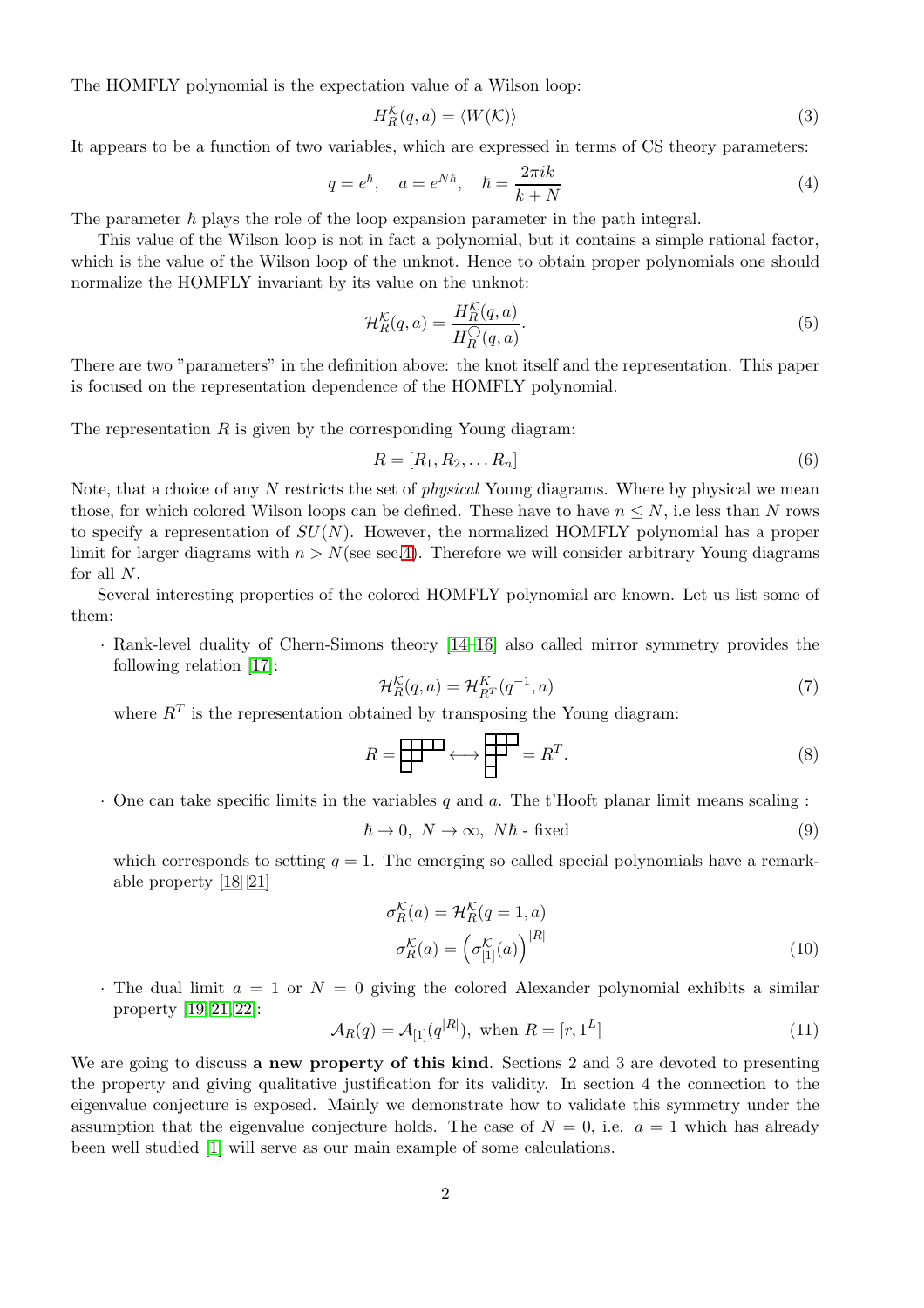## 2 Tug-the-hook symmetry.

We want put forward the following symmetry of the normalized colored HOMFLY polynomial:

<span id="page-2-2"></span>
$$
\mathcal{H}_R(q, A = q^N) = \mathcal{H}_{\mathbf{T}_{\epsilon}^N(R)}(q, A = q^N)
$$
\n(12)

where  $\mathbf{T}_{\epsilon}^{N}$  is a transformation of Young diagrams. Let us give an example:



An example of applying the symmetry for  $N = 2$ . The transformation is applied to the grey parts of the diagrams, which is shifted inside a  $(4|2)$  fat hook. For more particular examples, see [\(20\)](#page-5-0)-[\(23\)](#page-5-1).

The symmetry works as follows:

- $\cdot$  One identifies a  $(N+M|M)$  fat hook, i.e a diagram extending with columns of height  $N+M$ to the right and rows of length  $M$ , such that  $R$  fits into the fat hook, as demonstrated in the figure above. For a given  $N$  such choice is unique.
- · The transformation amounts to pulling the diagram inside fat hook. The HOMFLY polynomial is invariant with respect to such transformations.
- · The name comes from the analogy with the "tug of war" game.

Note, that the transformation changes the overall number of boxes in the diagram. To describe the symmetry quantitatively let us use an analogue of Frobenius notation for Young diagrams:

- Parametrize the first N rows with their lengths  $R_i$  for  $1 \leq i \leq N$ .
- <span id="page-2-0"></span>· The rest of the diagram is parametrized by shifted Frobenius variables:

$$
\alpha_i = R_i - (i - N) + 1, \n\beta_i = R'_{i-N} - i + 1, \n\qquad i > N
$$
\n(13)

As a result we describe Young diagrams with the following data

<span id="page-2-1"></span>
$$
[R_1, \ldots, R_N](\alpha_{N+1}, \ldots, \alpha_{N+k} \mid \beta_{N+1}, \ldots, \beta_{N+k}).
$$
\n
$$
(14)
$$

Then  $\mathbf{T}_{\epsilon}^{N}$  is the following transformation:

$$
R_i \longrightarrow R_i - \epsilon
$$
  
\n
$$
\alpha_i \longrightarrow \alpha_i - \epsilon
$$
  
\n
$$
\beta_i \longrightarrow \beta_i + \epsilon
$$
\n(15)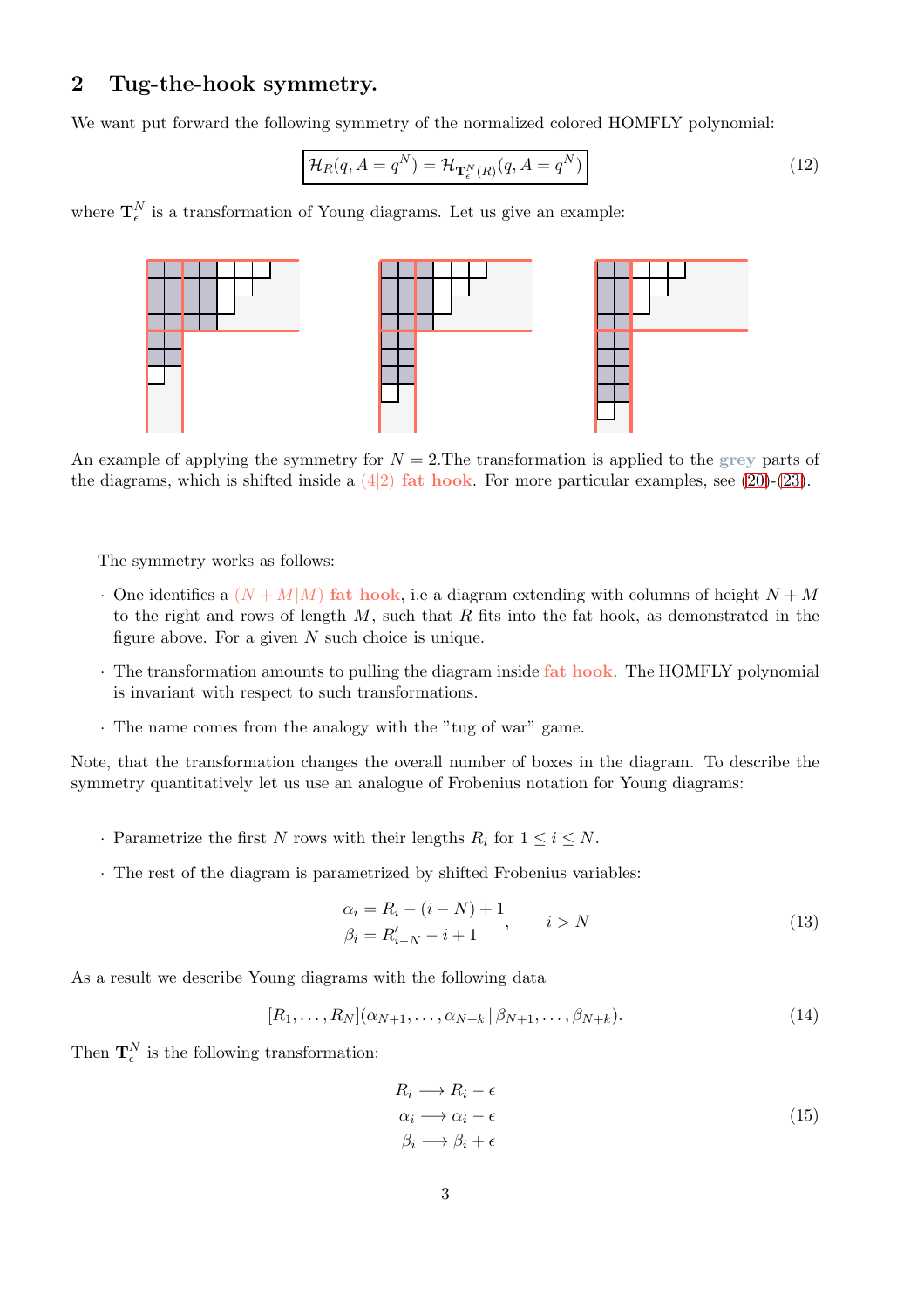where  $\epsilon$  is an integer, such that the result is still a Young diagram. In terms of the shifted Frobenius variables  $(13),(14)$  $(13),(14)$  the diagrams in the example in the figure above are parametrized as follows:

 $R = [7, 6] (5, 3 \, | \, 4, 2)$  $\mathbf{T}_{-1}^{2}(R) = [6,5] (4,2 \,|\, 5,3)$   $\mathbf{T}_{-2}^{2}(R) = [5,4] (3,1 \,|\, 6,4)$ 

One can easily convince oneself that for a given diagram  $R$  and a fixed  $N$  there is only one family of related diagrams labeled by  $\epsilon$ . In particular for  $N = 0$  it reduces to the tug-the-hook symmetry of the Alexander polynomial [\[1\]](#page-10-0):

<span id="page-3-0"></span>
$$
\mathcal{A}_{R}^{\mathcal{K}}(q) = \mathcal{A}_{\mathbf{T}_{\epsilon}(R)}^{\mathcal{K}}(q) \tag{16}
$$



An example of applying the tug-the-hook symmetry at  $N = 0$ . The fat hook is now of shape (2|2) and the symmetry may be thought as "tugging" the diagrams around the corner inside the fat hook. The diagrams are now parametrised by ordinary Frobenius variables:

 $R = (5, 3 \mid 4, 2)$   $\mathbf{T}_{-1}(R) = (4, 2 \mid 5, 3)$   $\mathbf{T}_{-2}(R) = (3, 1 \mid 6, 4)$ 

Note that for the Alexander polynomial the tug-the-hook symmetry is "box preserving", i.e. it relates diagrams with equal  $|R|$ .

We would like to give various justifications for the claim and ways to think about this property. Important for us are the consequences of such a symmetry on the group-theoretical data of the HOM-FLY invariant.

There are at least two ways of thinking about this property:

- · It is a property of knot polynomials of supergroup Chern-Simons theory
- · It is a specific incarnation of the eigenvalue conjecture

## 3 Supergroup knot invariants

Knot invariants originating from supergroups have been quite extensively studied . As usual they can be approached in two ways: studying supegroup Chern-Simons theory [\[23,](#page-11-12) [24\]](#page-11-13) or quantum invariants given by  $U_q(\mathfrak{sl}(N|M))$  [\[11,](#page-11-2) [25\]](#page-11-14).

Supergroup Chern-Simons theory was in described in detail in [\[23,](#page-11-12) [24\]](#page-11-13). The main idea is that  $SU(N)$ Chern-Simons theory might be (as always with a lot of peculiarities) generalized to  $SU(M + N|M)$ Chern-Simons theory. As discussed in [\[24\]](#page-11-13) defining pure supergroup Chern-Simons theory is somewhat unclear, which does not stop us from making our conjecture.

As in usual Chern-Simons, the interesting observables are the Wilson loops:

$$
W_R(K) = \operatorname{Str}_R P \exp\left(-\oint_K \mathcal{A}\right) \tag{17}
$$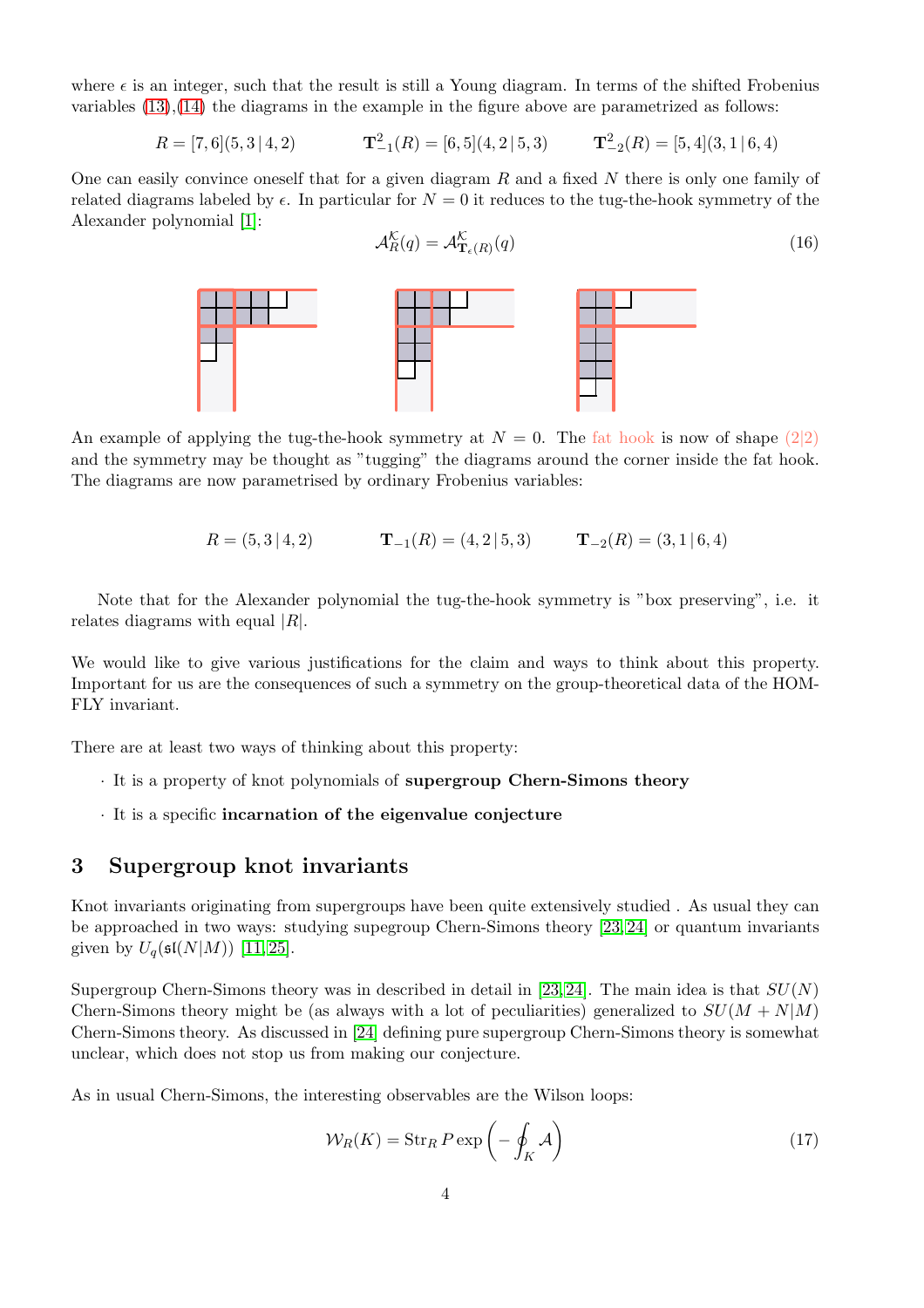Putting all technicalities aside, we are interested in two main properties of these knot invariants:

- 1. The Wilson loop is labeled by a representation R of the supergroup  $SU(N|M)$ .
- 2. The knot invariant for  $SU(N|M)$  is equal (possibly up to factors) to that of CS theory with group  $SU(|N-M|)$ .

The first claim is just a part of the definition. The second one can be justified in a number of ways, which are described in [\[24\]](#page-11-13). In short, in pure Chern-Simons it boils down to saying, that the Wilson loop expectation value is insensitive to the  $U(1|1)$  factors.

The same is true from the quantum supergroup point of view. In fact in [\[11\]](#page-11-2) it has been proven, that  $U_q(\mathfrak{sl}(N|M))$  knot polynomials are equal to those of  $U_q(\mathfrak{sl}(N-M))$ 

Let us recall the very basics of representation theory for  $\mathfrak{sl}(N|M)$  [\[26,](#page-11-15) [27\]](#page-12-0). Representations of the superalgebra  $\mathfrak{sl}(N|M)$  are labeled by partitions of the form:

$$
\lambda_1 \geq \lambda_2 \geq \ldots \lambda_N \geq \lambda_{N+1} \geq \ldots \tag{18}
$$

where  $\lambda_{i>N} \leq M$ . The partitions correspond to the highest weight representation as for the usual  $\mathfrak{sl}(N)$ . However, in the superalgebra case there is no restriction on the number components. The associated Young diagram should fit into a  $(N|M)$  fat hook:



It is an established fact, that for superalgebras Young diagrams do not describe the representation uniquely. Particularly, a diagram with  $N + \epsilon$  columns of M rows, is equivalent to a diagram with N columns of  $M + \epsilon$  rows [\[28\]](#page-12-1).

<span id="page-4-0"></span>

The described properties of supergroup knot invariants lead us to our conjecture. Mainly, we start by thinking about the normalized colored HOMFLY polynomials for  $A = q^N$  defined as Wilson loops in representation of  $\mathfrak{sl}(N)$  given by a diagram R. Normalized HOMFLY polynomials for R with  $l(R) > N$  as  $\mathfrak{sl}(N)$  invariants lie in the non-physical region. Meaning that formally such representations do not exist. These invariants, however, still make sense and are finite polynomials, because of the normalization factor in the definition [\(5\)](#page-1-0). They can be calculated in this region using for example, the R-matrix approach, see section [4.](#page-7-0)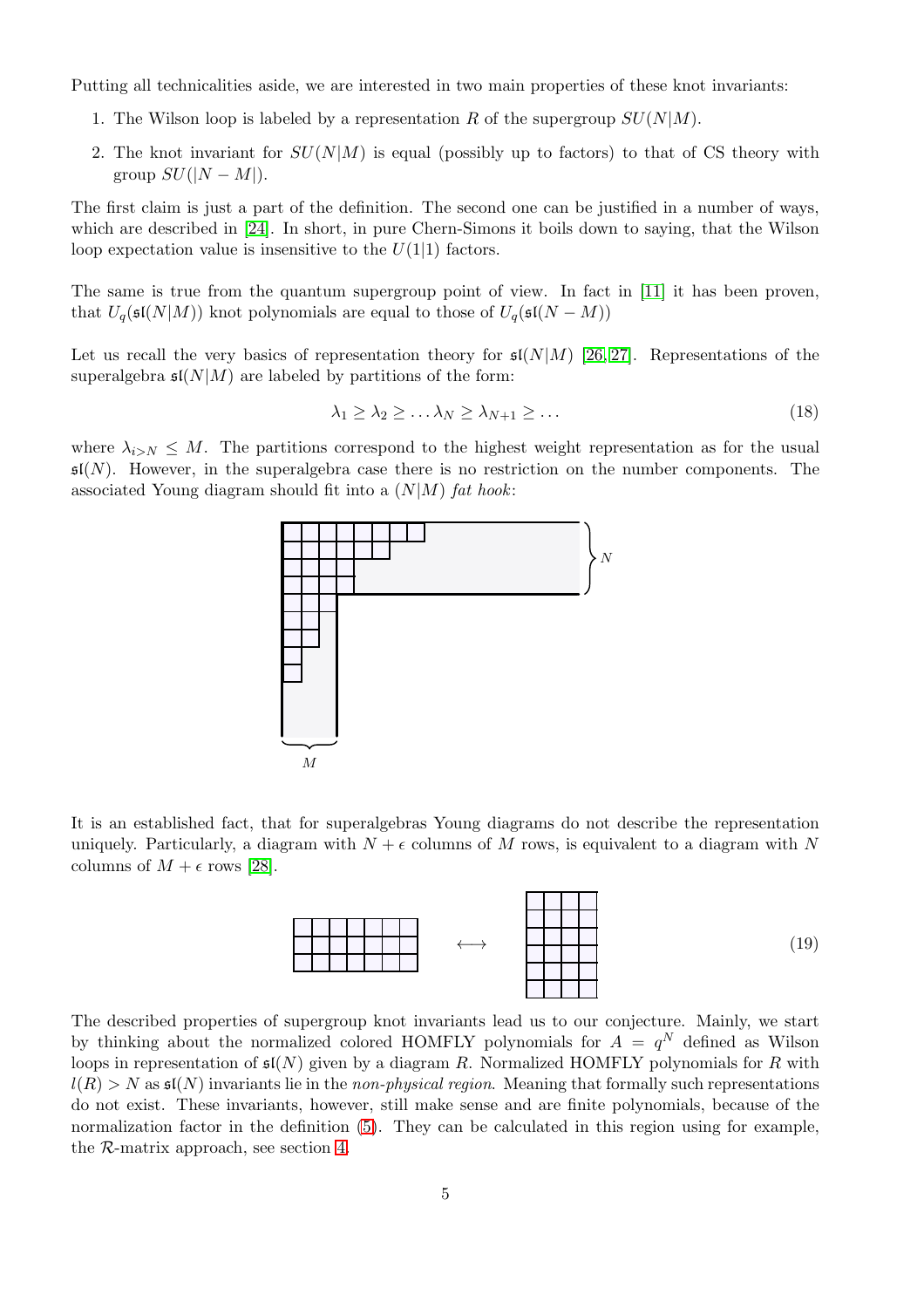On the other hand one can think of the Wilson loop at  $A = q^N$  colored with the same diagram R but in supergroup CS theory. Then R is considered as a representation of  $\mathfrak{sl}(N+M|M)$  for some M. symmetry [\(12\)](#page-2-2) of the polynomial is then a remnant of the corresponding equivalence of representations [\(19\)](#page-4-0). Notice, that for fixed representation R we obtain a variety of equalities suitably choosing M and N. Surely we must admit, that these arguments are a vague abuse of some rigorous statements, which, however leads to an experimentally justified equality. Precise claims will be composed elsewhere.

It is important to stress, that even though the symmetry relates HOMFLY polynomials in the non-physical region, it allows to conjecture results about the general group theoretical structure of the invariant. Hence we would like to focus on the consequences of the statement.

**Examples.** First, let us give examples. We start with  $N > 0$ . These are some of the examples that we have checked for various knot like: torus  $-$  [2, 3], [3, 4], non-torus  $-$  4<sub>1</sub>, 6<sub>3</sub>. For some classes of knots like torus and 3-strand HOMFLY polynomials in certain classes of representations can be calculated and the identity can be checked experimentally.

· The simplest non-trivial example is  $R = \begin{bmatrix} 1 & 1 & 1 \end{bmatrix}$ . We can only take  $N = 1, M = 1, \epsilon = 1$ , meaning we are considering  $\mathfrak{sl}(2|1)$  representations. We have the following equality

<span id="page-5-0"></span>
$$
\mathcal{H}^{\mathcal{K}}_{[1,1,1]}(q,q^1) = \mathcal{H}^{\mathcal{K}}_{[2,2]}(q,q^1) \qquad \boxed{\longrightarrow} \longleftrightarrow \boxed{\longrightarrow}
$$
 (20)

 $R = [1<sup>4</sup>]$ . There are two options. Treating it as a representation of  $\mathfrak{sl}(3|1)$  with  $\epsilon = 1$  we get:

$$
\mathcal{H}^{\mathcal{K}}_{[1^4]}(q,q^2) = \mathcal{H}^{\mathcal{K}}_{[2,2,2]}(q,q^2) \qquad \boxed{\longrightarrow}
$$
 (21)

While taking  $\mathfrak{sl}(2|1)$  with  $\epsilon = 2$ :

$$
\mathcal{H}^{\mathcal{K}}_{[1^4]}(q,q^1) = \mathcal{H}^{\mathcal{K}}_{[3,3]}(q,q^1) \qquad \qquad \square \longleftrightarrow \square \square
$$
\n<sup>(22)</sup>

· Finally we demonstrate a non-rectangular case. Take  $R = \begin{bmatrix} 3 & 2 \end{bmatrix}$ , and consider it as  $\begin{bmatrix} 2+1 & 2 \end{bmatrix}$  for  $\mathfrak{sl}(2,1)$  and  $\epsilon=1$ . Then:

$$
\mathcal{H}_{[3,2]}^{\mathcal{K}}(q,q^1) = \mathcal{H}_{[2,1,1]}^{\mathcal{K}}(q,q^1) \qquad \boxed{\Box\Box} \longleftrightarrow \boxed{\Box} \tag{23}
$$

### 3.1 Perturbative analysis of the Alexander polynomial

Now we would like to separately consider the limit  $N = 0$ . From the point of view of  $\mathfrak{sl}(N)$  Chern-Simons theory it makes sense only as an "analytic continuation", whereas in the supergroup approach it is just an  $\mathfrak{sl}(K|K)$  invariant (we ignore the comlications arising in representation theory of  $\mathfrak{sl}(K|K)$ ). The HOMFLY polynomial for  $A = 1$  is the so called Alexander polynomial [\[22\]](#page-11-11):

<span id="page-5-1"></span>
$$
\mathcal{A}_R^{\mathcal{K}}(q) = H_R^{\mathcal{K}}(q, A = 1) \tag{24}
$$

It is named after the standart topological Alexander polynomial [\[29\]](#page-12-2), which it is in the fundamental representation. The Alexander polynomial still has the tug-the-hook symmetry [\(16\)](#page-3-0). It appears to be very constraining, when combined with the single-hook property:

$$
\mathcal{A}_R^{\mathcal{K}}(q) = \mathcal{A}_R^{\mathcal{K}}(q^{|R|}), \text{for } R = [r, 1^L]
$$
\n(25)

An extensive study of the single-hook property and it's relation to integrability was carried out in [\[30,](#page-12-3) [31\]](#page-12-4). Arguments outlined in these papers explain how such "non-perturbative" properties affect the structure of the Vassilliev expansion (Kontsevich integral) [\[32,](#page-12-5) [33\]](#page-12-6).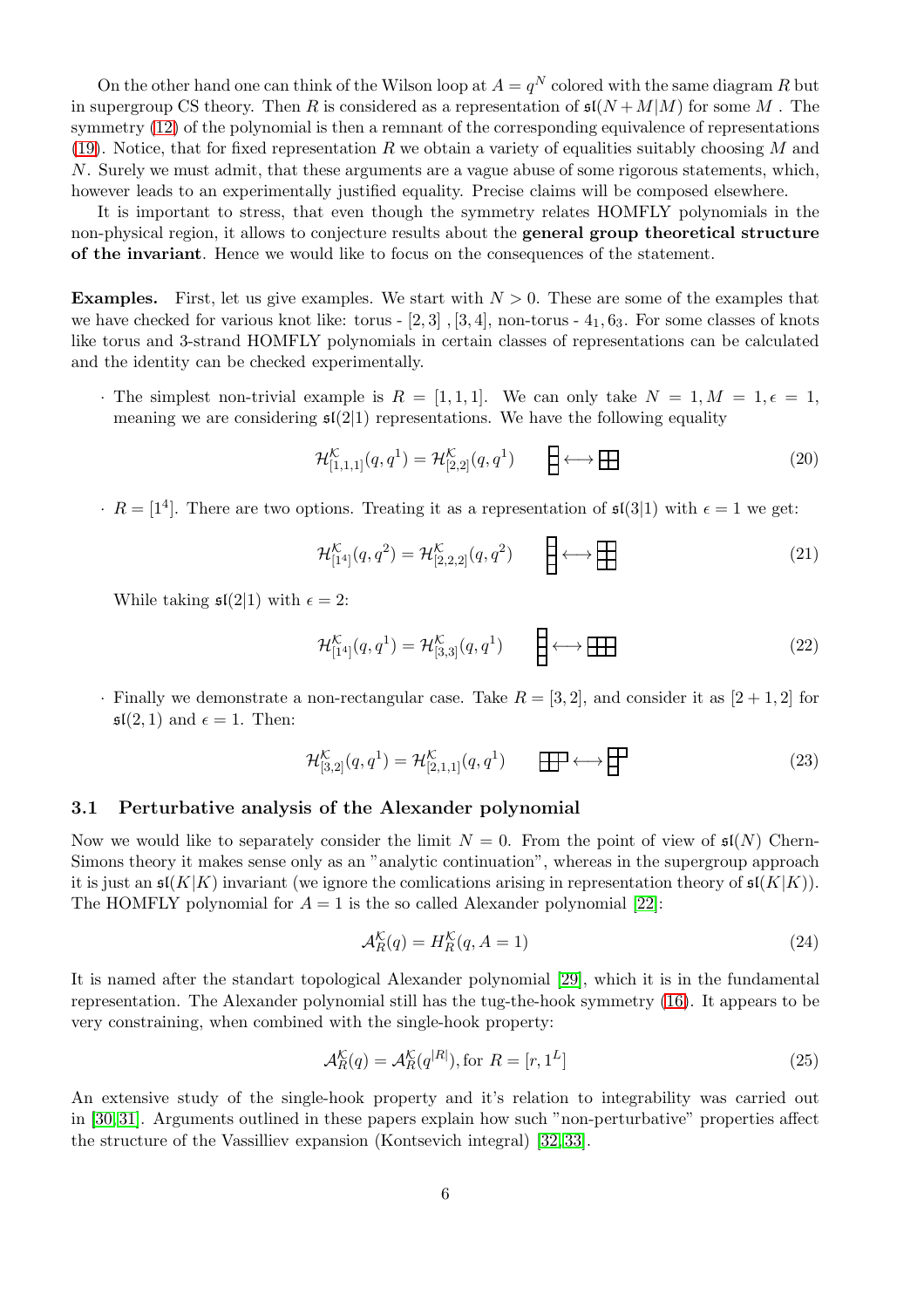Namely, one considers the expansion:

$$
\mathcal{H}_R^{\mathcal{K}}(q = e^{\hbar}, a = e^{N\hbar}) = \sum_n \left( \sum_m v_{nm}^{\mathcal{K}} r_{nm}^R \right) \hbar^n \tag{26}
$$

where  $v_{nm}^{\mathcal{K}}$  are the Vassiliev invariants, and  $r_{nm}^R$  are the group factors. Any property of  $\mathcal{H}_R^{\mathcal{K}}(q, A)$ with respect to representations descends to group factors and becomes a condition on elements of  $Z(U(\mathfrak{sl}_N))$ . Therefore we get:

$$
r_{nm}^R\Big|_{N=0} = r_{nm}^{\mathbf{T}_{\epsilon}(R)}\Big|_{N=0} \text{ - tug-the-hook symmetry,}
$$
 (27)

$$
r_{nm}^{[r,1^L]} = |R|r_{nm}^{[1]}|_{N=0}
$$
 - single-hook property. (28)

Being elements  $Z(U(\mathfrak{sl}_N))$ , they expand into a basis of shifted symmetric functions (eigenvalues of Casimir invariants):

$$
C_r(R) = \sum_{i=1} (R_i - i + 1/2)^r - (-i + 1/2)^r \tag{29}
$$

$$
C_{\Delta} = \prod_{i} C_{\Delta_i}, \ \Delta = [\Delta_1, \Delta_2, \dots, \Delta_k]
$$
\n(30)

Hence, we can pose a general problem of finding polynomials in Casimir invariants, that satisfy the above relations:

$$
\sum_{|\Delta|=n} \alpha_{\Delta} C_{\Delta}(R) = 0, \text{ for } R = [r, 1^L]
$$
\n(31)

<span id="page-6-0"></span>
$$
\sum_{|\Delta|=n} \alpha_{\Delta} C_{\Delta}(R) = \sum_{|\Delta|=n} \alpha_{\Delta} C_{\Delta}(\mathbf{T}_{\epsilon}(R))
$$
\n(32)

This will determine the subspace of  $Z(U(\mathfrak{sl}_N))$  where the group factors lie. We can hope, and it appears so, that these symmetries are constraining enough to fix the general possible form of the group factors for  $N = 0$  to a large extent.

The system  $(32)$  was studied in [\[1\]](#page-10-0), where a way to construct an explicit solution and a combinatorial enumeration of the basis in the space of solutions is provided.

Hence extending the symmetry to the HOMFLY polynomial opens a problem of solving similar equations to determine already the group factors of the invariant for general N. This problem will be extensively studied in a future paper. However we want to make clear the general idea, that we expect to extract from the symmetry. Mainly, we hope to determine the group theoretical dependence of the HOMFLY invariant in the perturbative expansion for general N.

Our attention to supergroup formulation of CS theory and knot invariants was also motivated by a series of papers, which discussed the fundamental Alexander polynomial as a supergroup quantum invariant form various approaches:

- · In the braid group/ $\mathcal R$ -matrix formalism for  $U_q(\mathfrak{sl}(N|M))$  and  $U_q(\mathfrak{sl}(1|1))$  [\[25,](#page-11-14)[34,](#page-12-7)[35\]](#page-12-8) in particular in [\[36\]](#page-12-9), where it was also noticed that the various formulas for  $U_q(\mathfrak{sl}(N|M))$ , like the values of Casimir invariants, skein relation, etc. looked as ones for  $U_q(\mathfrak{sl}(N-M))$ .
- $\cdot$  In the conformal block approach for  $SL(1|1)$  WZW model [\[37\]](#page-12-10), and the Drinfield associator approach [\[38\]](#page-12-11).
- · As a Kontsevich integral [\[39\]](#page-12-12) and via superalgebra weight systems [\[40\]](#page-12-13)
- · As a version of categorification for  $U_q(\mathfrak{sl}(1|1))$  in [\[41\]](#page-12-14).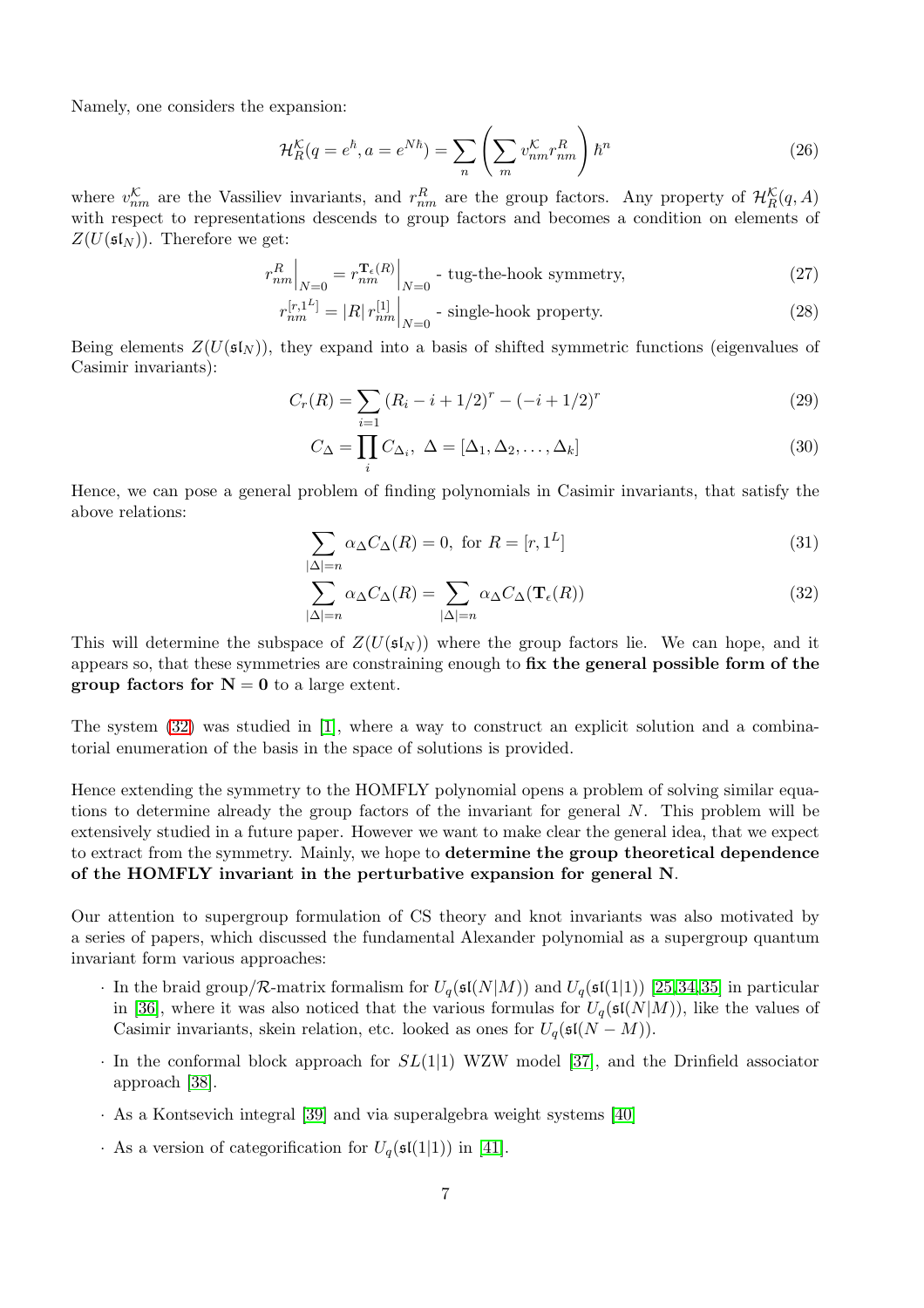## <span id="page-7-0"></span>4 Eigenvalue conjecture

We have argued that the tug-the-hook symmetry can be justified by considering the HOMFLY polynomial as a supergroup invariant. Now we would like to focus on the interplay of the symmetry with the Reshetikhin-Turaev approach to quantum knot invariants [\[42\]](#page-12-15).

We work with the HOMFLY polynomial as a  $U_q(\mathfrak{sl}(N))$  invariant. An interesting obsevation is that the tug-the-hook symmetry can be shown to hold, assuming the validity of the so called eigenvalue conjecture [\[43\]](#page-12-16). This conjecture has not been proven yet, but there is a solid collection of arguments for its validity. Thus the proof of the tug-the-symmetry adds a new example to this collection . We will give a bried summary of the statement of the conjecture.

Begin with the R-matrix expression for the normalized HOMFLY polynomial:

<span id="page-7-1"></span>
$$
\mathcal{H}_R^{\mathcal{K}} = \sum_{Q \in R^{\otimes n}} \sigma_Q(\mathcal{R}) \frac{\text{qdim}(Q)}{\text{qdim}(R)}\tag{33}
$$

Here  $\sigma_Q$  are traces of products of R matrices in the multiplicity space of representation Q, qdim(Q) - is the quantum dimension of this representation  $[44]$ , finally the sum is taken over all Q appearing in the decomposition of the tensor product  $R^{\otimes n}$  into irreducible representations. The quantum dimension is given by a well known  $q$ -deformation of the hook-formula:

<span id="page-7-2"></span>
$$
qdim(Q) = \prod_{(i,j)\in Q} \frac{[N-i+j]}{[h_{ij}]}.
$$
\n
$$
h_{ij} := Q_i - i + Q'_j - j + 1,
$$
\n
$$
[n] := \frac{q^n - q^{-n}}{q - q^{-1}}.
$$
\n(34)

The symmetry  $(12)$  interplays with each part of the expression: the irreducible components  $Q$ , quantum dimensions and  $\sigma_Q(\mathcal{R})$ . In order to establish the role our statement plays in such approach we will treat each constituent of  $(33)$  separately.

In fact the quantum dimension is exactly the value of the HOMFLY polynomial of the unknot:

$$
H_R^{\bigcirc}(q, A) = \text{qdim}(R) \tag{35}
$$

so [\(33\)](#page-7-1) is a formula for [\(5\)](#page-1-0).

Action on irreducible respresentations. The foremost question to ask is whether the decomposition into representtions  $Q$  has some nice property with respect to applying our symmetry to  $R$ ? Let us recall the simple case, corresponding to the Alexander polymomial  $N = 0$ , which was described in [\[1\]](#page-10-0).

The sum over Q in [\(33\)](#page-7-1) is determined by the Littlewood-Richardson rule. However we also have the ratio of quantum dimension, which can evaluate to zero in some cases. The denominator of [\(34\)](#page-7-2) never vanishes, but what about the numerator? For  $N = 0$  the formula becomes:

$$
\text{qdim}(R)\Big|_{N=0} = \prod_{i,j} \frac{[j-i]}{[h_{ij}]}\tag{36}
$$

Clearly the quantum dimensions have zeros on the diagonal boxes of the Young diagram. Hence the only way for the ration to be non-vanishing, one has to have the same number of the diagonal boxes, i.e. the same number of hooks, in  $Q$  and in  $R$ . Therefore in formula [\(33\)](#page-7-1) the same actually goes over the set:

$$
Q \in R^{\otimes n} : Q \vdash n|R|, \ h(Q) = h(R), \text{where } h(R) = \{\text{number of hooks in the diagram}\}\
$$
 (37)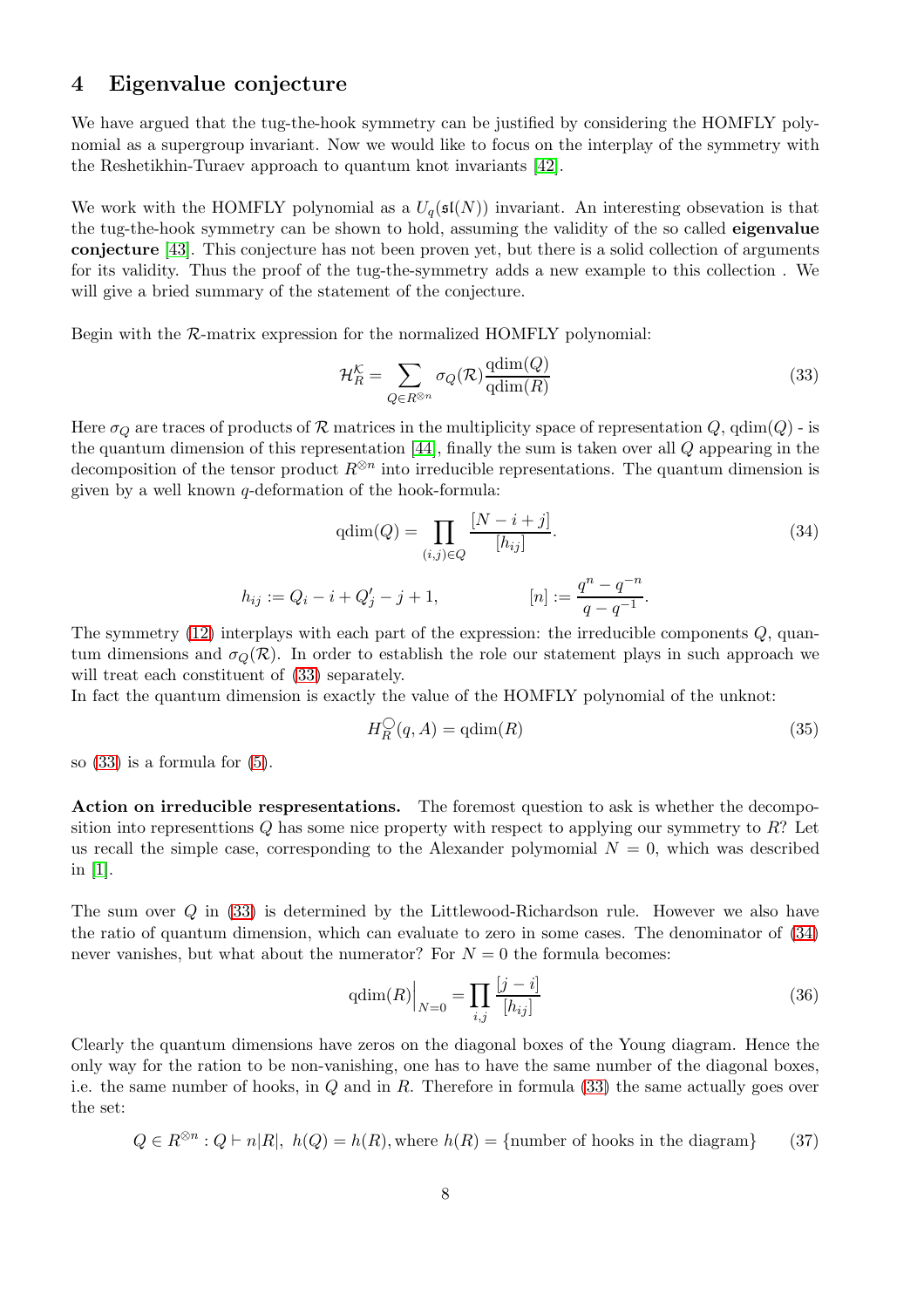The symmetry amounts to transforming  $R \to \mathbf{T}_{\epsilon}(R)$ , while the subrepresentations Q will just transform accordingly:

$$
\mathbf{T}_{n\epsilon}(Q) \in (\mathbf{T}_{\epsilon}R)^{\otimes n} : Q \vdash n|R|, \ h(Q) = h(R) \tag{38}
$$

Therefore we observe a nice action of the symmetry on one part of formula [\(33\)](#page-7-1).

The  $N \neq 0$  case is slightly more complicated, since now the symmetry changes the number of boxes. In the hook formula for the quantum dimension the denominator evaluates to zero in boxes that lie on a diagonal, shifted downwards by N rows. An example for  $N = 2$ :

An example of  $Q = [5, 5, 5, 4, 4, 3]$ 



Denote by  $h_N(R)$  the number of boxes on the shifted diagonal. Referring to the discussion in the previous sections, the number of these shifted hooks is exactly the  $M$  in the rank of the supergoup  $\mathfrak{sl}(N,M).$ 

For the representation Q to give a non-vanishing contribution to [\(33\)](#page-7-1) it has to have  $h_N(Q) = h_N(R)$ Then for the HOMFLY polynomial at  $A = q^N$  we have the following representiations contributing to [\(33\)](#page-7-1):

$$
Q \in R^{\otimes n} : Q \vdash n|R|, \ h_N(Q) = h_N(R) \tag{39}
$$

After applying the symmetry the represetations transform in a simple way, similar to the  $N = 0$  case:

$$
\mathbf{T}_{n\epsilon}^{N}(Q) \in (\mathbf{T}_{\epsilon}^{N} R)^{\otimes n} : Q \vdash n|R|, \ h_{N}(Q) = h_{N}(R) \tag{40}
$$

Now let us deal with the quantum dimensions.

Invariance of the quantum dimension It appears that the quantum dimensions are invariant under the action of the symmetry on the representation up to a sign:

$$
\frac{\text{qdim}(\mathbf{T}_{\epsilon}^{N}(R))}{\text{qdim}(R)} = (-1)^{\epsilon h_{N}(R)}\tag{41}
$$

*Remark.* We remind that it is crucial to deal with the ratio  $\frac{qdim(T_k^N(R))}{qdim(R)}$  $\frac{\text{Im}(\mathbf{I}_{\epsilon}(R))}{\text{qdim}(R)}$  as a whole. This is because formally both are zero in  $\mathfrak{sl}(N)$  for such "long" diagrams. The ratio, however are finite.

As an illustration consider one of the examples above  $(23)$ :

$$
\frac{\text{qdim}([3,2])}{\text{qdim}([2,1,1])} = \frac{[1] \cdot [2] \cdot [3] \cdot [0] \cdot [1]}{[4] \cdot [3] \cdot [1] \cdot [2] \cdot [1]} \cdot \frac{[4] \cdot [1] \cdot [2] \cdot [1]}{[1] \cdot [2] \cdot [0] \cdot [-1]} = -1.
$$
\n(42)

We observe that it is indeed invariant. Since this paper is intended to be qualitative, we won't give a proof here. It is a simple combinatorial calculation, the  $N = 0$  case is provided in the appendix to [\[1\]](#page-10-0).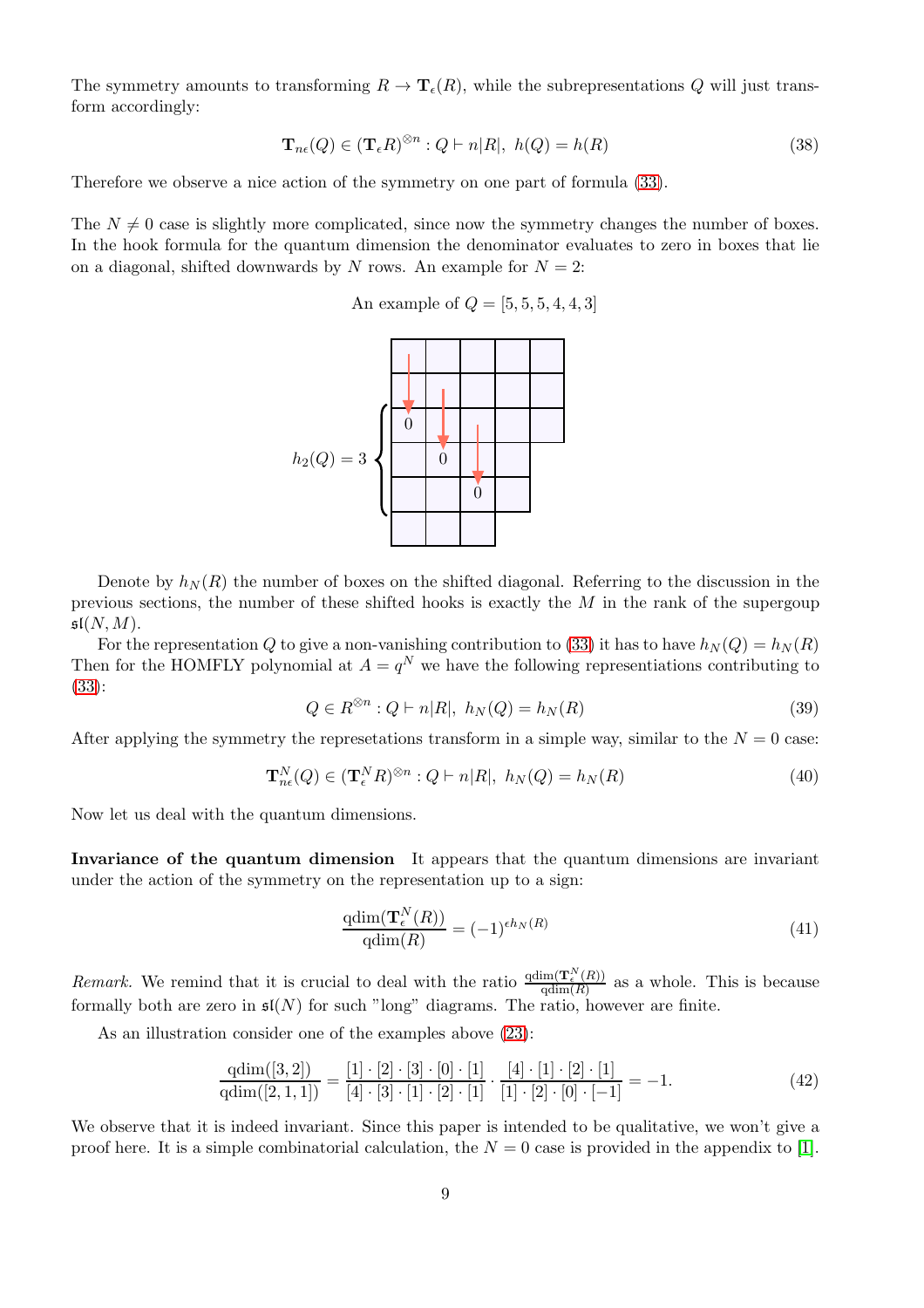**R-matrices.** According to the general theory  $\sigma_Q(R)$  are characters of the braid group representation given by R-matrices. If we denote by  $\pi(\beta^{\mathcal{K}})$  the representation fo the braid group correspoding to the knot, then:

$$
\sigma_Q(\mathcal{R}) = {}_{q}\text{tr}(\pi(\beta^{\mathcal{K}}))
$$
\n(43)

The representation is given by matrices  $\mathcal{R}_i$ . The eigenvalue conjecture states that **the quantum**  $\mathcal{R}_i$ -matrices are fully determined be the eigenvalues of the universal  $\mathcal{R}$  matrix.

This means that it is enough to prove the invariance of the full set of eigenvalues under the action of the symmetry. The eigenvalues of the universal  $\mathcal{R}$ -matrix are determined by the tensor square of two  $U_q(\mathfrak{sl}(N))$  representations:

$$
R \otimes R = \bigoplus_{|W|=2|R|} W \tag{44}
$$

The eigenvalues  $\lambda_W$  for the each irriducible component are given by:

$$
\lambda_W = q^{\kappa(W) - 4\kappa(R) - N|R|},\tag{45}
$$

$$
\kappa(R) = 2 \sum_{i,j \in R} (j - i) = C_2(R)
$$
\n(46)

When we apply the symmetry, the new set of eigenvalues will be determined by the decomposition of the transoformed representations:

$$
\mathbf{T}_{\epsilon}^{N}(R) \otimes \mathbf{T}_{\epsilon}^{N}(R) = \bigoplus_{|W|=2|R|} \mathbf{T}_{2\epsilon}^{N}(W)
$$
\n(47)

The fact that the irreducible subrepresentations transform in a nice way under the action of the tugthe-hook symmetry leads to the conservation of the whole set of eigenvalues, due to the following equality:

$$
\kappa(W) - 4\kappa(R) - N|R| = \kappa \left( \mathbf{T}_{2\epsilon}^{N}(W) \right) - 4\kappa \left( \mathbf{T}_{\epsilon}^{N}(R) \right) - N \left| \mathbf{T}_{\epsilon}^{N}(R) \right|
$$
\n
$$
\text{for } h_N(R) = h_N(W) \tag{48}
$$

This means, that the set of eigenvalues is preserved up to a sign, we can schematically wright:

$$
\{\lambda\}_R = \{\lambda\}_{\mathbf{T}_{\epsilon}^N(R)}\tag{49}
$$

This means that the traces are also preserved. A more carefull consideration shows that the sign exactly cancels the sign appearing from the quantum dimension:

$$
\sigma_{\mathbf{T}_{\epsilon}^{N}(W)}(\mathcal{R}) = (-1)^{\epsilon h_{N}(R)} \sigma_{W}(\mathcal{R}) \tag{50}
$$

Hence we see, that due to the properties of the components in the expression [\(33\)](#page-7-1) with respect to the tug-the-hook symmetry we can prove the invariance of the HOMFLY polynomial.

## 5 Conclusion/Discussion

In the paper we presented a new symmetry of the colored  $\mathfrak{sl}(N)$  HOMFLY polynomial, based on ideas about supergroup Chern-Simons theory. It extends the tug-the-hook symmetry of the colored Alexander polynomial. We aimed at demonstrating two points.

First, is that for the Alexander polynomial the perturbative treatment of such type of symmetries leads to strong restrictions on the group theoretical components. This means that an analogous treatment is possible in the general case. The efficiency of the symmetries in determining the group factors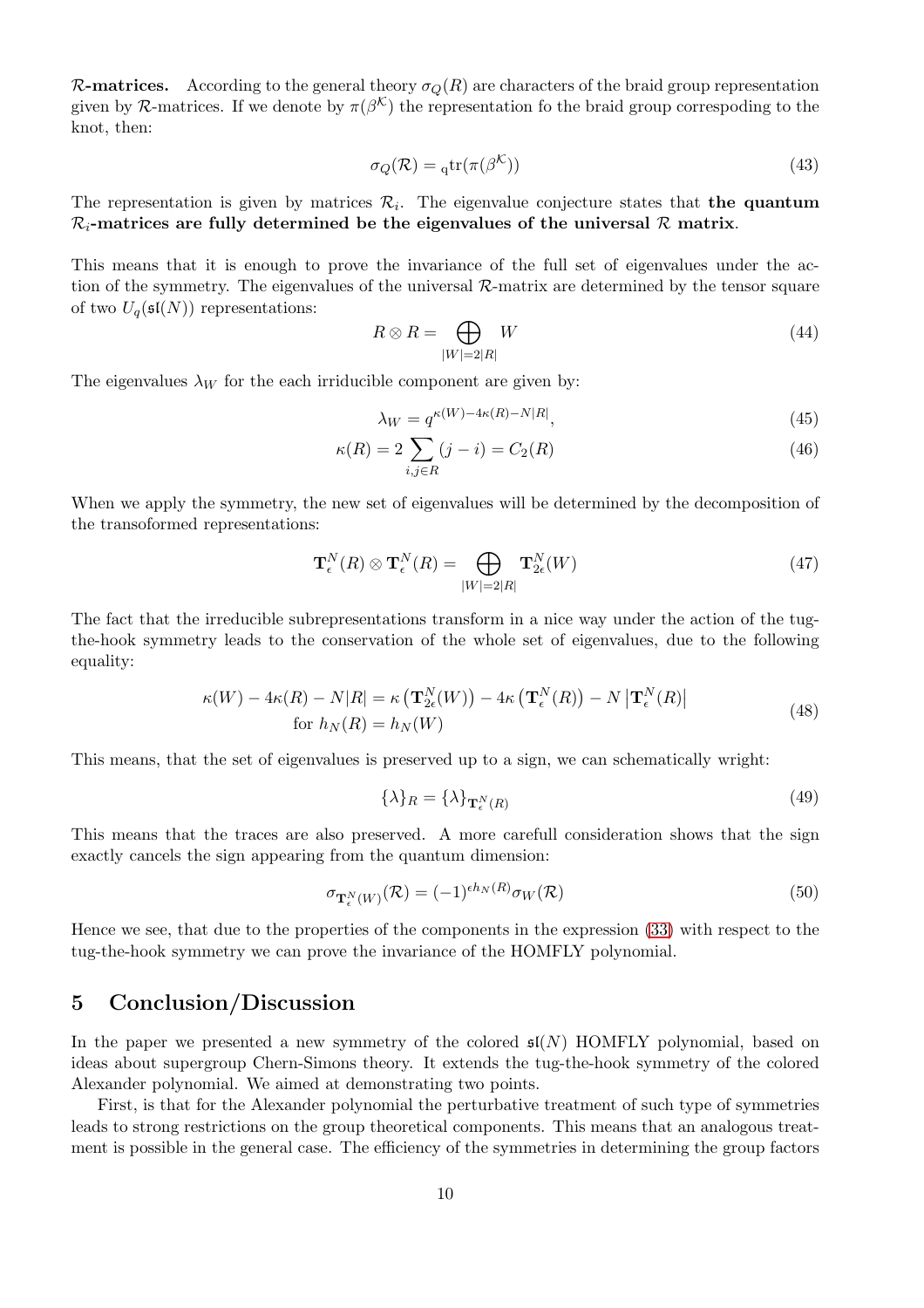of the Alexander group factors gives a hope of finding some general expressions for the HOMFLY group factors and/or the dimensions of the corresponding spaces. Speaking in QFT terms we at least partially solve the field theory data of the CS Wilson loops, leaving only the purely topological part undetermined.

Secondly, we showed, that the extended tug-the-hook symmetry interplays in a fashionable manner with the eigenvalue conjecture. It acts in a natural way on each constituent of the quantum trace formula and can be basically proved provided the eigenvalue conjecture is valid. We see this, as another strong argument in favor of the conjecture, since the symmetry appears absolutely independently in the supergroup CS context and can be proven for quantum supergroups.

This paper outlines the main ideas and statement. Most of those require rigorous proofs which we intend to provide in longer version of this paper in the future. There is a large variety of further questions that this symmetry poses for future studies, some of them are:

- · Finding general solutions to the symmetry property in terms of Casimir invariants and defining correctly the corresponding ideal in  $Z(U(\mathfrak{sl}(N)))$
- · Describing the integrability properties these group factors might have as in the Alexander case.
- · Possible applications in various questions in the theory of quantum knot invariants: homological invariants, knot-quiver correspondence, differential expansion, WZW conformal blocks approach to Chern-Simons theory.

## 6 Acknowledgments

This work was funded by the Russian Science Foundation (Grant No.16-12-10344).

## <span id="page-10-0"></span>References

- <span id="page-10-1"></span>[1] V. Mishnyakov, A. Sleptsov, and N. Tselousov. A new symmetry of the colored Alexander polynomial. [arXiv:2001.10596](http://arxiv.org/abs/2001.10596).
- [2] P. Ramadevi, T.R. Govindarajan, and R.K. Kaul. Knot invariants from rational conformal field theories. Nucl.Phys.B, 422:291–306, 1994. [arXiv:hep-th/9312215](http://arxiv.org/abs/hep-th/9312215), [doi:10.1016/0550-3213\(94\)00102-2](https://doi.org/10.1016/0550-3213(94)00102-2).
- [3] Hirosi Ooguri and Cumrun Vafa. Knot invariants and topological strings. Nucl.Phys.B, 577:419– 438, 2000. [arXiv:hep-th/9912123](http://arxiv.org/abs/hep-th/9912123), [doi:10.1016/S0550-3213\(00\)00118-8](https://doi.org/10.1016/S0550-3213(00)00118-8).
- [4] D. Bar-Natan. Perturbative Chern-Simons theory. J.Knot Theor.Ramifications, 4:503–547, 1995. [doi:10.1142/S0218216595000247](https://doi.org/10.1142/S0218216595000247).
- [5] Sergei Gukov, Albert S. Schwarz, and Cumrun Vafa. Khovanov-Rozansky homology and topological strings. Lett. Math. Phys., 74:53–74, 2005. [arXiv:hep-th/0412243](http://arxiv.org/abs/hep-th/0412243), [doi:10.1007/s11005-005-0008-8](https://doi.org/10.1007/s11005-005-0008-8).
- [6] A. Mironov, A. Morozov, and Andrey Morozov. Character expansion for HOMFLY polynomials. I. Integrability and difference equations, pages 101–118. 12 2011. [arXiv:1112.5754](http://arxiv.org/abs/1112.5754), [doi:10.1142/9789814412551\\\_0003](https://doi.org/10.1142/9789814412551_0003).
- [7] Stavros Garoufalidis, Piotr Kucharski, and Piotr Sulkowski. Knots, BPS states, and algebraic curves. Commun. Math. Phys., 346(1):75–113, 2016. [arXiv:1504.06327](http://arxiv.org/abs/1504.06327), [doi:10.1007/s00220-016-2682-z](https://doi.org/10.1007/s00220-016-2682-z).
- [8] R.M. Kashaev. The Hyperbolic volume of knots from quantum dilogarithm. Lett. Math. Phys., 39:269–275, 1997. [doi:10.1023/A:1007364912784](https://doi.org/10.1023/A:1007364912784).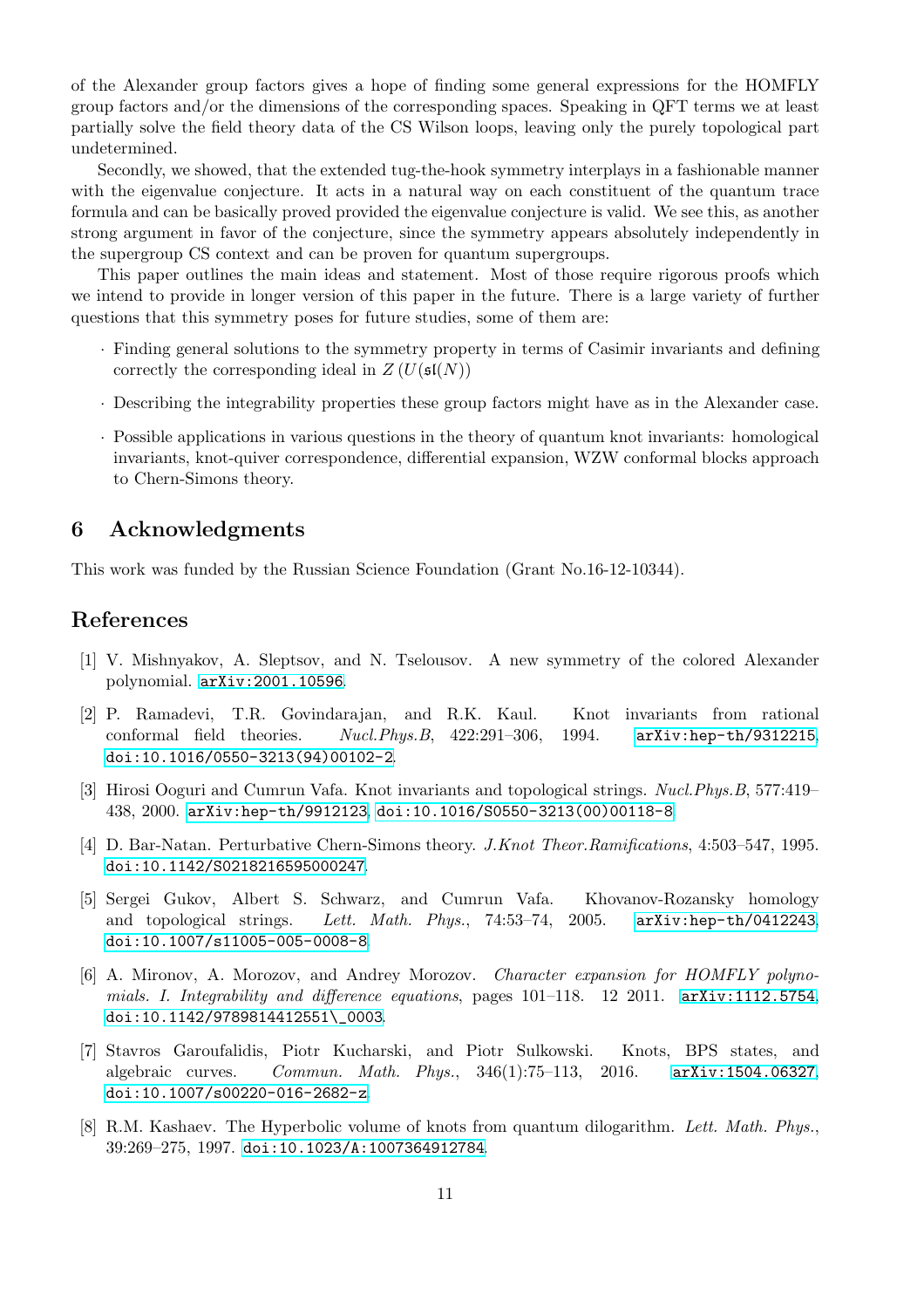- <span id="page-11-1"></span><span id="page-11-0"></span>[9] F. Y. Wu. Knot theory and statistical mechanics. Rev. Mod. Phys., 64:1099–1131, Oct 1992. [doi:10.1103/RevModPhys.64.1099](https://doi.org/10.1103/RevModPhys.64.1099).
- <span id="page-11-2"></span>[10] Eugene Gorsky, Sergei Gukov, and Marko Stosic. Quadruply-graded colored homology of knots. 4 2013. [arXiv:1304.3481](http://arxiv.org/abs/1304.3481).
- [11] Hoel Queffelec and Antonio Sartori. A note on  $\mathfrak{gl}_{m|n}$  link invariants and the HOMFLY–PT polynomial. In Knots, Low-Dimensional Topology and Applications, pages 277–286, Cham, 2019. Springer International Publishing.
- <span id="page-11-4"></span><span id="page-11-3"></span>[12] E. Witten. Quantum field theory and the Jones polynomial. Communications in Mathematical Physics, 121(3):351–399, 1989.
- <span id="page-11-5"></span>[13] Shiing-Shen Chern and James Simons. Characteristic forms and geometric invariants. Annals of Mathematics, 99(1):48–69, 1974.
- [14] Stephen G. Naculich and Howard J. Schnitzer. Duality between  $su(n)_k$  and  $su(k)_n$  WZW models. Nucl.Phys.B, 347:687–742, 1990. [doi:10.1016/0550-3213\(90\)90380-V](https://doi.org/10.1016/0550-3213(90)90380-V).
- <span id="page-11-6"></span>[15] Stephen G. Naculich, H.A. Riggs, and H.J. Schnitzer. Group level duality in WZW models and Chern-Simons theory. Phys.Lett.B, 246:417–422, 1990. [doi:10.1016/0370-2693\(90\)90623-E](https://doi.org/10.1016/0370-2693(90)90623-E).
- [16] E.J. Mlawer, Stephen G. Naculich, H.A. Riggs, and H.J. Schnitzer. Group level duality of WZW fusion coefficients and Chern-Simons link observables. Nucl. Phys. B, 352:863-896, 1991. [doi:10.1016/0550-3213\(91\)90110-J](https://doi.org/10.1016/0550-3213(91)90110-J).
- <span id="page-11-7"></span>[17] Kefeng Liu and Pan Peng. New structure of knot invariants. Commun.Num.Theor.Phys., 5(3):601–615, 2011. [arXiv:1012.2636](http://arxiv.org/abs/1012.2636).
- <span id="page-11-8"></span>[18] A. Mironov, A. Morozov, and A. Sleptsov. Genus expansion of HOMFLY polynomials. Teor.Mat.Fiz., 177(2):179–221, 2013. [arXiv:1303.1015](http://arxiv.org/abs/1303.1015), [doi:10.1007/s11232-013-0115-0](https://doi.org/10.1007/s11232-013-0115-0).
- <span id="page-11-10"></span>[19] H. Itoyama, A. Mironov, A. Morozov, and An. Morozov. HOMFLY and superpolynomials for figure eight knot in all symmetric and antisymmetric representations. JHEP, 07:131, 2012. [arXiv:1203.5978](http://arxiv.org/abs/1203.5978), [doi:10.1007/JHEP07\(2012\)131](https://doi.org/10.1007/JHEP07(2012)131).
- [20] P. Dunin-Barkowski, A. Mironov, A. Morozov, A. Sleptsov, and A. Smirnov. Superpolynomials for toric knots from evolution induced by cut-and-join operators. JHEP, 03:021, 2013. [arXiv:1106.4305](http://arxiv.org/abs/1106.4305), [doi:10.1007/JHEP03\(2013\)021](https://doi.org/10.1007/JHEP03(2013)021).
- <span id="page-11-11"></span><span id="page-11-9"></span>[21] Shengmao Zhu. Colored HOMFLY polynomials via skein theory. JHEP, 10:229, 2013. [arXiv:1206.5886](http://arxiv.org/abs/1206.5886), [doi:10.1007/JHEP10\(2013\)229](https://doi.org/10.1007/JHEP10(2013)229).
- [22] A. Mironov and A. Morozov. Eigenvalue conjecture and colored Alexander polynomials. Eur.Phys.J.C, 78(4):284, 2018. [arXiv:1610.03043](http://arxiv.org/abs/1610.03043), [doi:10.1140/epjc/s10052-018-5765-5](https://doi.org/10.1140/epjc/s10052-018-5765-5).
- <span id="page-11-12"></span>[23] Victor Mikhaylov and Edward Witten. Branes and supergroups. Commun.Math.Phys., 340(2):699–832, 2015. [arXiv:1410.1175](http://arxiv.org/abs/1410.1175), [doi:10.1007/s00220-015-2449-y](https://doi.org/10.1007/s00220-015-2449-y).
- <span id="page-11-14"></span><span id="page-11-13"></span>[24] Victor Mikhaylov. Aspects of supergroup Chern-Simons theories. PhD thesis, Princeton U., 12 2015.
- [25] Oleg Viro. Quantum relatives of Alexander polynomial. St. Petersburg Mathematical Journal, 18, 05 2002.
- <span id="page-11-15"></span>[26] A Berele and A Regev. Hook Young diagrams with applications to combinatorics and to representations of Lie superalgebras. Advances in Mathematics,  $64(2):118 - 175$ , 1987.